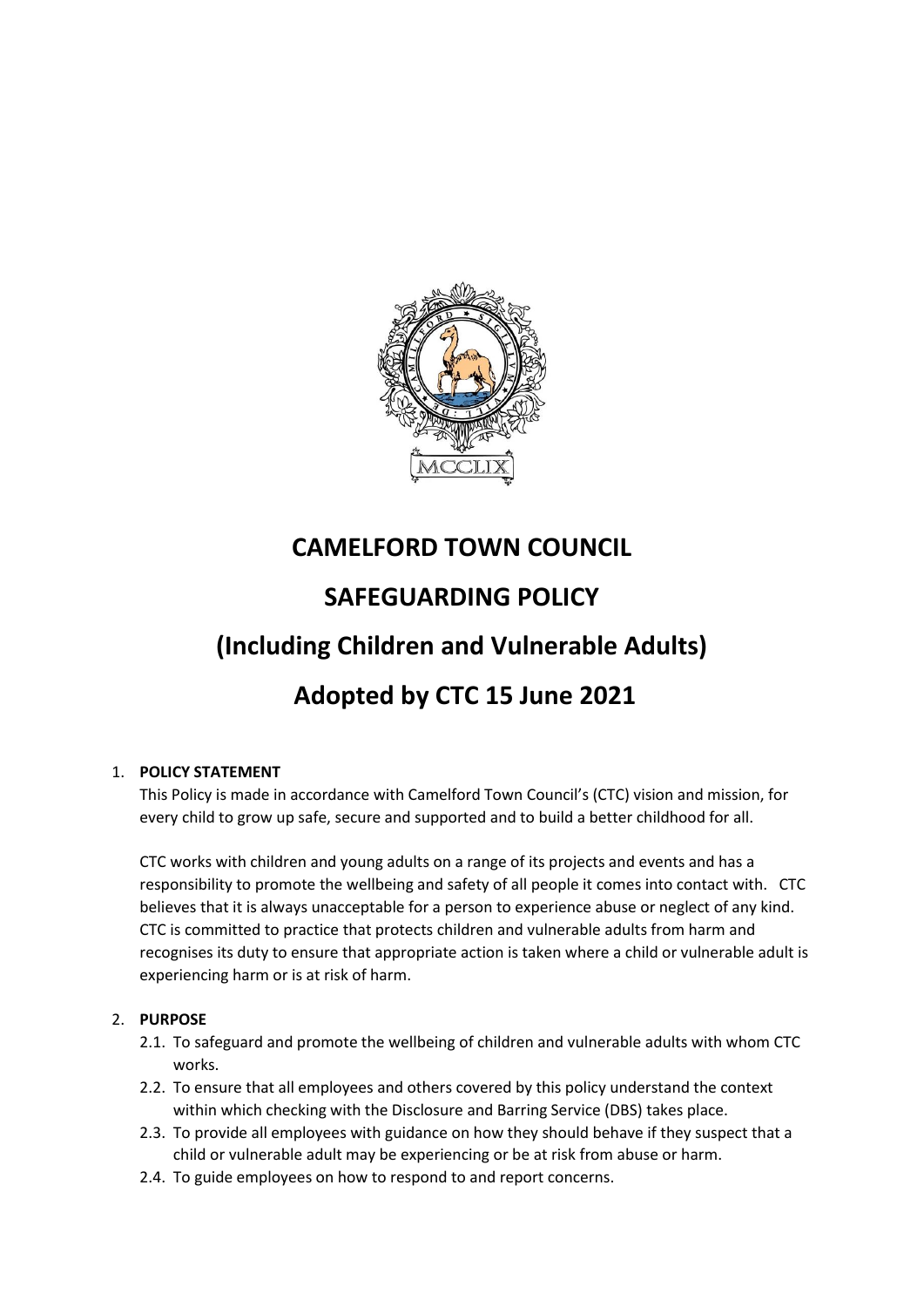### 2.5. To ensure compatibility with other CTC policies.

### 3. **WHO IS AFFECTED BY THIS POLICY?**

This policy applies to all paid employees, volunteers, students, agency workers, contract and unpaid staff working on behalf of CTC in any capacity and in any setting.

Young members, young people on work experience and any children or young adults involved in the work of CTC should be made aware of CTC's safeguarding policies and procedures. Those with specific communication needs because of language or disability should have access to information in appropriate forms to ensure their understanding.

This policy relates to all children from unborn up to 18 years of age and includes children with whom CTC has direct or indirect contact with, for example, children known to adults with whom CTC works directly.

This policy also relates to vulnerable adults who need to be safeguarded from harm.

### 4. **DEFINITIONS**

As per the definitions set out in the Children Act 1989, a "child" is anyone who has not yet reached their 18<sup>th</sup> birthday. It also includes unborn children.

Adults aged 18 and over have the potential to be vulnerable (either temporarily or permanently) for a variety of reasons and in different situations. An adult may be vulnerable if he/she is:

- Has a learning or physical disability
- Has a physical or mental illness, chronic or otherwise, including an addition to alcohol or drugs
- Has a reduction in physical or mental capacity
- Is in the receipt of any form of healthcare
- Is detained in custody
- Is receiving community services because of age, health or disability
- Is living in sheltered or residential care home
- Is unable, for any other reason, to protect himself/herself against significant harm or exploitation

#### 5. **LEGAL FRAMEWORK**

Everyone has a right to be safeguarded from abuse or neglect. There is a legislative framework in place to safeguard children and vulnerable adults through the Children Act 1989 (as amended by section 53 of the Children Act 2004) and the Safeguarding Vulnerable Groups Act 2006.

Further guidance that sets out the requirements and expectations on professionals to work together to effectively safeguard children include Working Together to Safeguard Children (2015), Safeguarding Disabled Children@ Practice Guidance (2009), and What to do if you're worried a child is being abused (2015) (Department for Education 2015).

CTC does not have a statutory duty to comply with the key arrangements listed in Working Together, however, it should have in place arrangements that reflect the importance of safeguarding and promoting the welfare of children, as well as vulnerable adults.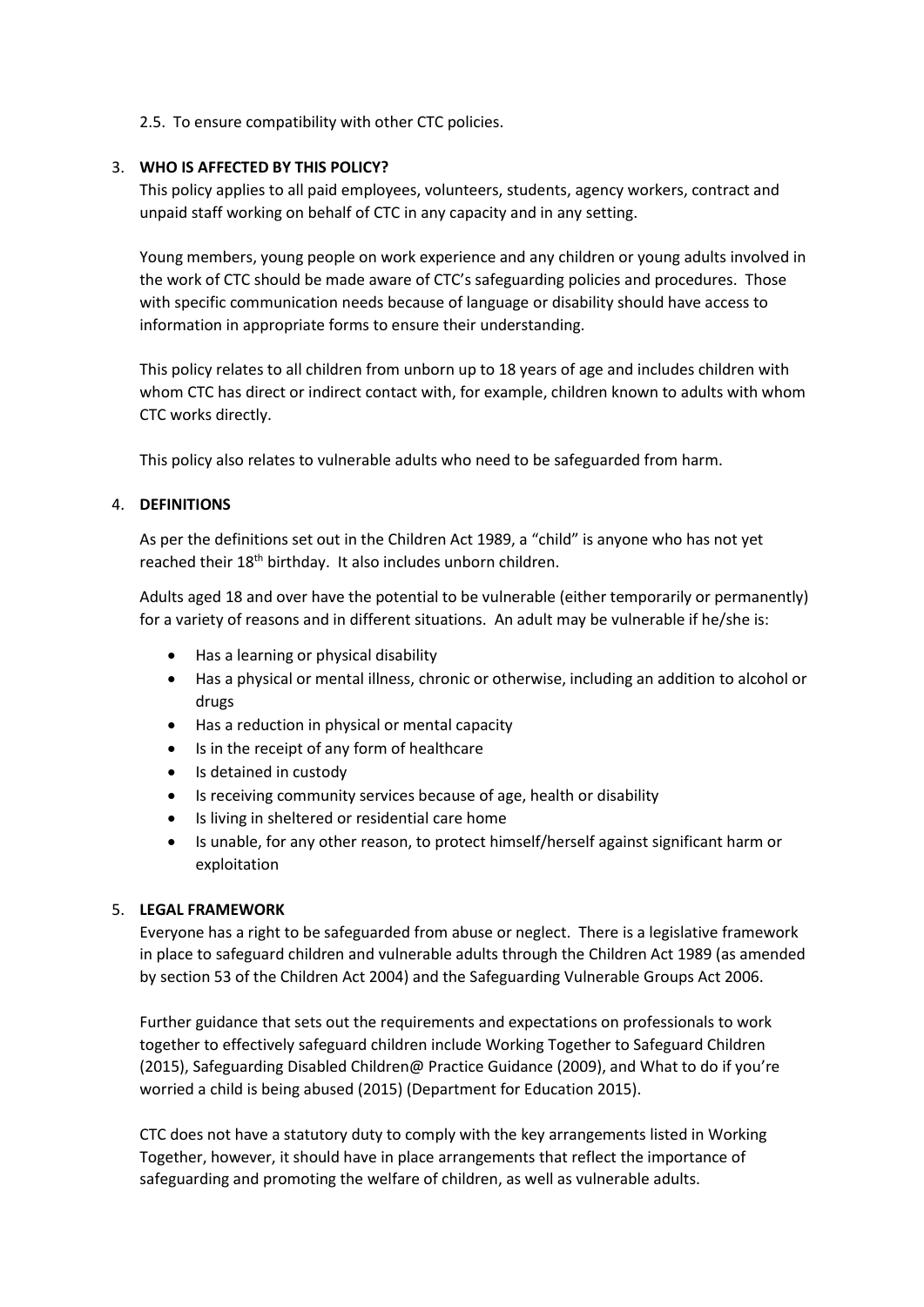The Counter-Terrorism and Security Act 2015 sets out the "need to prevent people from being drawn into terrorism". The Prevent strategy is part of an overall counter-terrorism strategy, CONTEST, and aims to reduce the threat to the UK from terrorism by stopping people becoming terrorists or supporting terrorism. Organisations such as CTC due not have a duty to adhere to the Prevent duty but do still have a responsibility to safeguard and promote the welfare of children and young people it works with.

## 6. **GENERAL PRINCIPLES**

Safeguarding relates to the action taken to promote the welfare of children and vulnerable adults and to protect them from harm.

All staff should have a basic awareness of safeguarding issues. This includes:

- Being alert to the possibility of abuse and neglect
- Having enough knowledge to recognise an abusive or potentially abusive event or set of circumstances
- Knowing who in the organisation to raise concerns with
- Being competent to take the appropriate immediate or emergency action

If any member of staff has concerns about a child or vulnerable adult they must alert CTC's Designated Safeguarding Officer (DCO) (the Clerk) immediately. If the DSO agrees there is grounds for concern, they must take appropriate action to safeguard the child or vulnerable adult. This may include contacting the relevant local authority social care service or the local police.

# **If a child or vulnerable adult is in immediate danger the member of staff who first becomes aware of the danger should dial 999 for the police.**

The above may include concerns about a member of staff, a suspicion that a child or vulnerable adult is being abused or neglected, or a suspicion that an activity is taking place that could place a person at risk. If the concern relates to a member of staff, CTC DSO should contact the local authority designated officer (LADO) responsible for providing advice and liaison in such cases. This is a general guide as the role of the LADO is expected to change, additionally some local authorities will have multi-agency safeguarding arrangements.

In any situation where there is suspicion of abuse, the welfare needs of the child or vulnerable adult must come first even where there may be a conflict of interest (e.g. where the suspected perpetrator may be a member of staff).

#### 7. **WHAT CONSTITUTES ABUSE?**

Abuse is a deliberate act of ill-treatment that can harm or is likely to harm a person's safety, wellbeing and development. Abuse can be physical, sexual or emotional. Abuse may not, however, fall easily into these categories and staff are not expected to be experts in the field.

Neglect also constitutes abuse but can be defined as failing to provide or secure a child or vulnerable adult with the basic needs required for physical safety and wellbeing.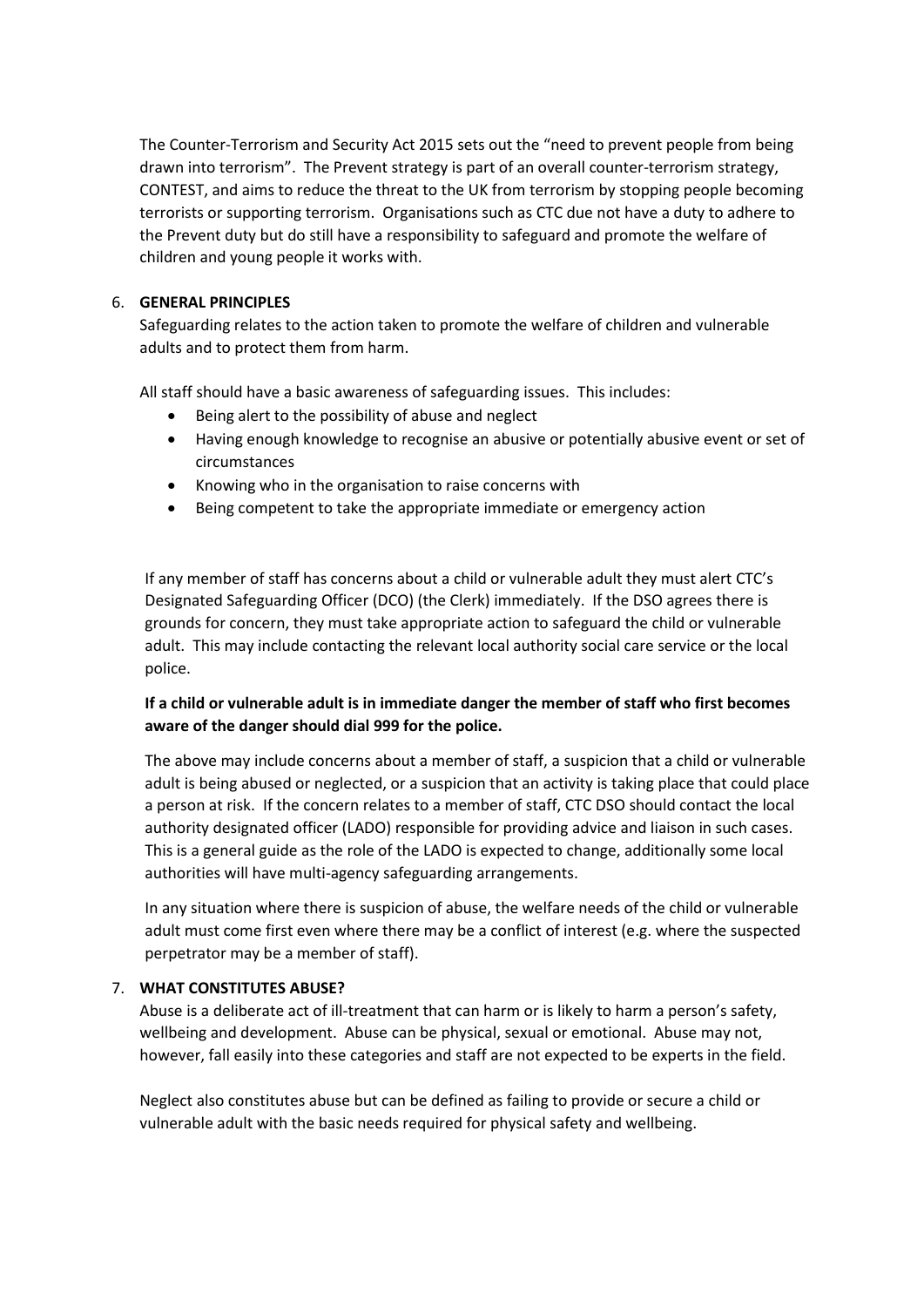CTC recognises that a person's welfare is paramount and that all children and vulnerable adults, regardless of age, disability, gender, racial heritage, religious belief and sexual orientation or identify have the right to protection from all types of harm and abuse.

# 7.1. **Categories of Abuse**

- Abuse of trust
- Child sexual exploitation
- Child trafficking
- Discriminatory abuse
- Domestic violence or abuse
- Emotional abuse
- Female genital mutilation (FGM)
- Financial or material abuse
- Grooming
- Harmful sexual behaviour
- Modern slavery
- Neglect
- Online abuse
- Organisational or institutional abuse
- Physical abuse
- Psychological or emotional abuse
- Radicalisation of children or vulnerable adults
- Self-neglect
- Sexual abuse

These categories can overlap and an abused child or adult often suffers more than one type of abuse.

Disabled children and young people are particularly vulnerable to abuse in any form. Safeguards for disabled children are essentially the same as for non-disabled children. All staff must ensure that the children they work with know how to raise concerns and have access to specialist workers and other aids of communication if required. Where there are concerns about the welfare of a disabled child, they should be acted upon in accordance with the procedures set out in this policy. The same thresholds for action apply. Where concerns are raised about a child who has communication difficulties, appropriate support must be secured.

# 8. **PROCEDURES FOR SAFEGUARDING CHILDREN AND VULNERABLE ADULTS**

# 8.1. **Organisation duties and responsibilities**

- Raise awareness of the need to protect children and vulnerable adults and reduce risks to them.
- Ensure that staff in contact with children and vulnerable adults have the requisite knowledge, skill and qualification to carry out their jobs safely and effectively.
- Ensure safe practice when working in partnership with other organisations, in particular that they have in place adequate safeguarding arrangements, including appropriate policies and mechanisms to provide assurance on compliance.
- Maintain an organisation that is safe for all staff, children and vulnerable adults and an environment where poor practice is challenged.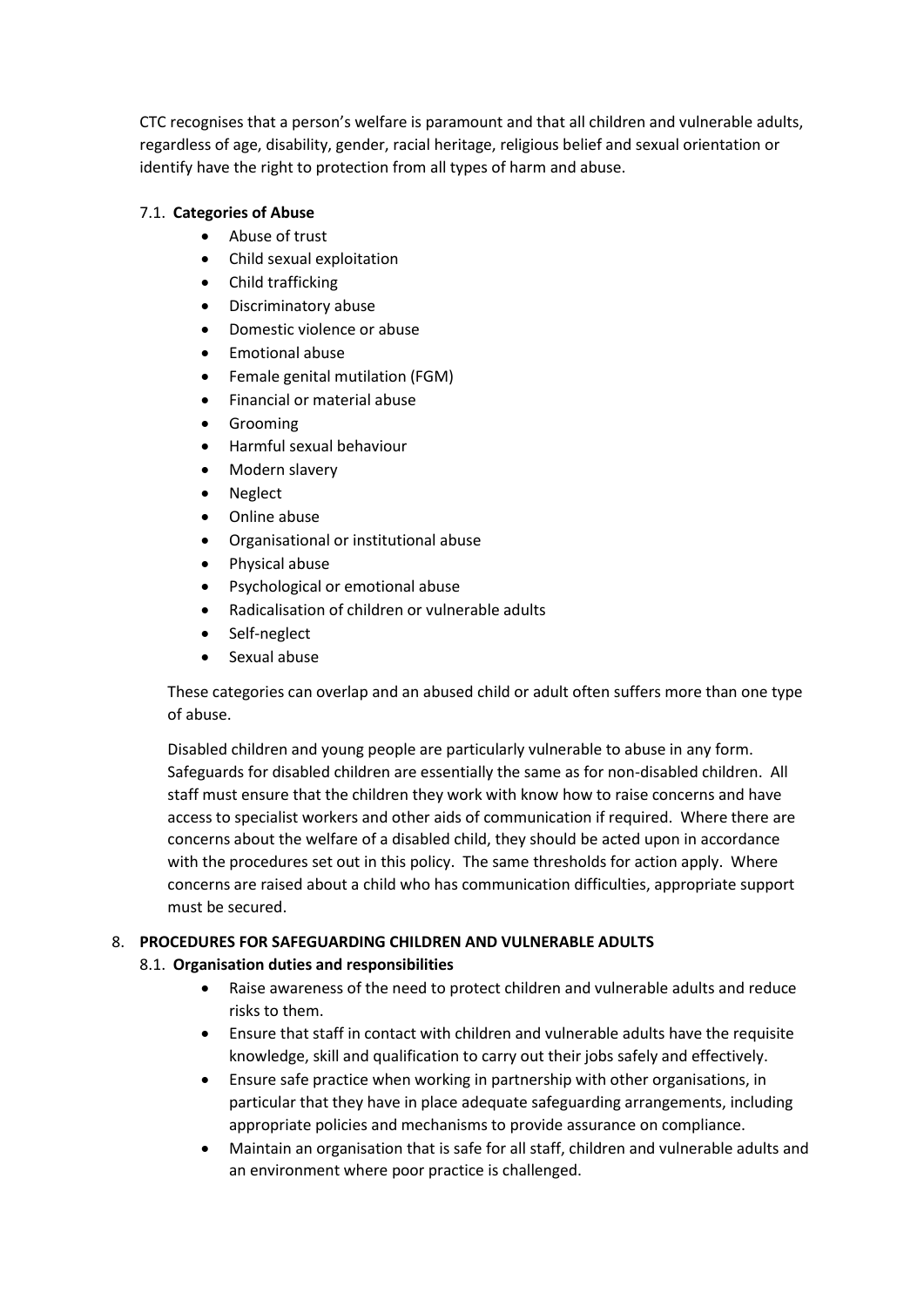- Ensure that all staff, volunteers, contractors who will be working with children and vulnerable adults consent to vetting through DBS checks were applicable.
- Ensure that when abuse is suspected or disclosed, it is clear what action must be taken.
- Ensure that Councillors are accountable for the effective implementation of this policy.
- Ensure that all staff and councillors receive copies of safeguarding policies.

## 8.2. **Responsibilities of the Designated Safeguarding Officer**

The DSO is responsible for ensuring that safeguarding is given a high priority within CTC. Specific responsibilities include:

- Providing support and advice to councillors and all staff on safeguarding matters related to children and vulnerable adults
- Ensuring that all councillors and staff receive training on child protection and safeguarding as part of their induction and on an ongoing basis where required
- Maintaining an overview of safeguarding issues and monitoring the implementation of this policy.

The DSO has responsibility for deciding whether to refer any reported matters onto the police or local authority social care service. Where possible, referrals should be made on the same working day and certainly **within 24 hours**.

### 8.3. **Employee responsibilities**

All CTC staff have a responsibility to ensure the safety of children and vulnerable adults with whom they work. It is the responsibility of staff to promote good practice and minimise and manage potential risks. All staff, including volunteers, contractors, must be aware of the requirements within these procedures,

CTC staff and councillors have no powers to investigate abuse. Nonetheless all CTC staff have a duty to safeguard and promote the welfare of children and/or vulnerable adults and a responsibility to work closely and co-operatively with other agencies in order to achieve this. Staff may have a role as referrers, witnesses or supporters in safeguarding processes.

If a member of staff or councillor suspects that a child or vulnerable adult is being harmed by experiencing, or already has experienced, abuse or neglect and/or is likely to suffer harm in the future, they must talk to the DSO. The DSO will agree next steps.

**It is not the responsibility of CTC staff, councillors, volunteers or contractors to decide whether or not abuse has taken place. It is the responsibility of CTC to act if there is cause for concern, in order that the appropriate agencies can investigate and take any action necessary to protect the young and/or vulnerable adult.**

**If a member of staff is concerned that a child is in immediate danger, or requires immediate medical treatment, they should call the police and/or emergency medical services on 999 straight away.**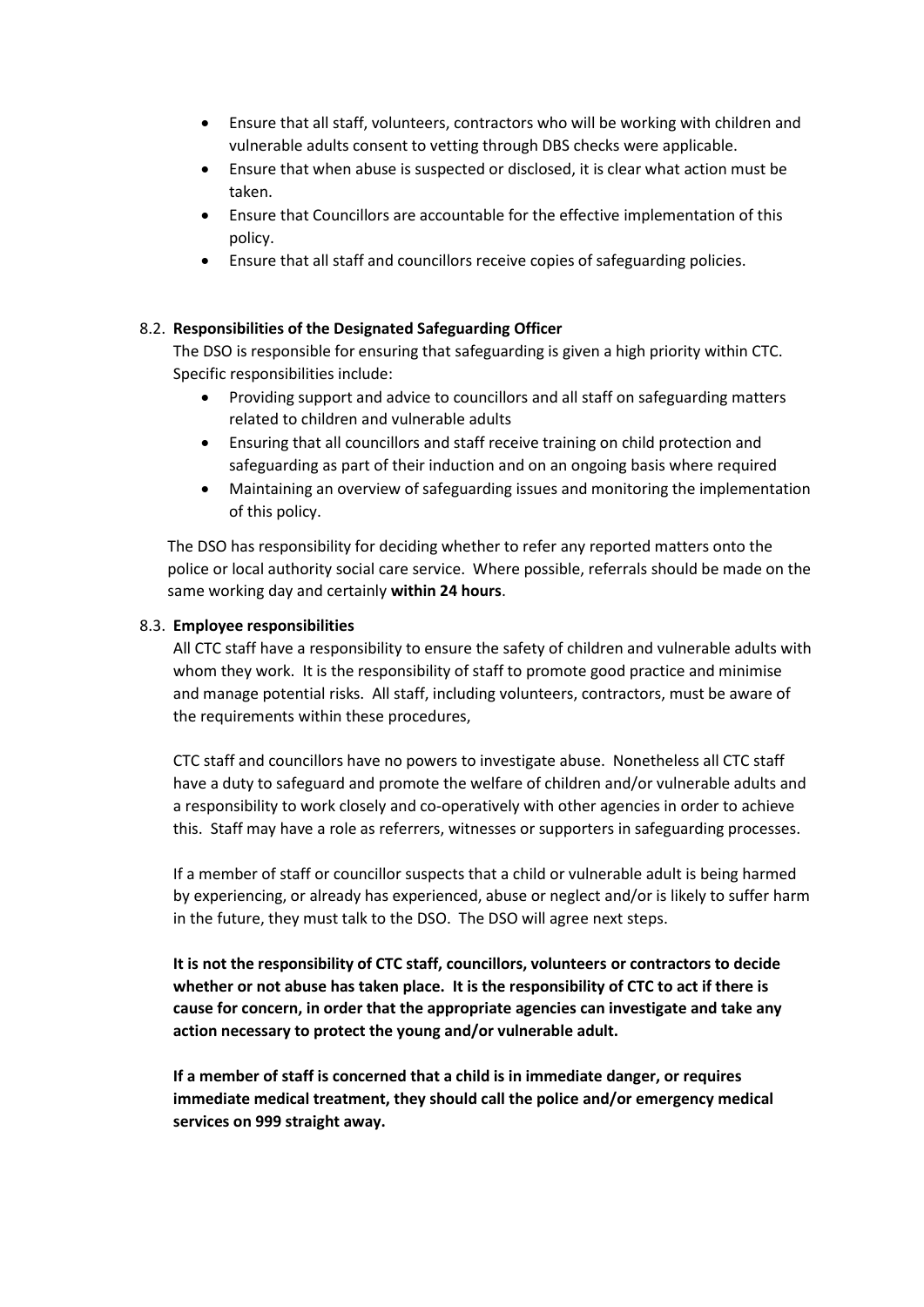### 8.4. **Staff and Councillor Behaviour**

CTC staff working with children and/or vulnerable adults may be required to undergo awareness training. Staff and councillors should not:

- Meet with a child or vulnerable adult on their own
- Ask overly personal questions, including those about age or appearance (unless specifically related to a work project, in which case it must be documented).
- Send or give out material that could be considered offensive, which include material on social media sites
- Suggest or imply a personal relationship could develop
- Take an aggressive or bullying tone
- Have physical contact
- Offer or accept personal gifts
- Travel alone with a young and/or vulnerable person

### 8.5. **Website/online safety**

Any project that provides service users with direct access to the internet must have protocols in place to ensure safe use.

The internet is a significant tool in the distribution of indecent photographs and some adults use the internet to try and establish contact with young and/or vulnerable people to "groom" them for inappropriate or abusive relationships. CTC would consider staff/councillor involvement in such activities as gross misconduct, which could ultimately lead to dismissal and referral for police investigation.

# 8.6. **Presence on websites and social media**

Staff should take care when communicating with others online, particularly when identifying themselves as CTC staff members or councillors and when in contact with children and vulnerable adults.

# 9. **CONFIDENTIALITY AND SHARING INFORMATION**

In any work with children and/or vulnerable adults it is important to be clear about confidentiality. Confidentiality and safeguarding should be discussed with children and/or vulnerable adults at the beginning of any activity/event/project and reminders and information given from time to time to ensure that they understand the processes and what responsibilities members of staff/councillors have. It is absolutely essential to be clear about the limits of confidentiality well before any such matter arises.

Information sharing must be done in a way that is compliant with the General Data Protection Regulation and Data Protection Act 2018, the Human Rights Act 1998, and the common law of duty of confidentiality. However, a concern for confidentiality must never be used as a justification for withholding information when it would be in the child or vulnerable adult's best interests to share information.

It is important that concerns raised are recorded accurately and in detail. All discussions should end with clear and explicit recorded agreement about who will be taking what action. Where no further action is the outcome, the reason for this should be clearly recorded.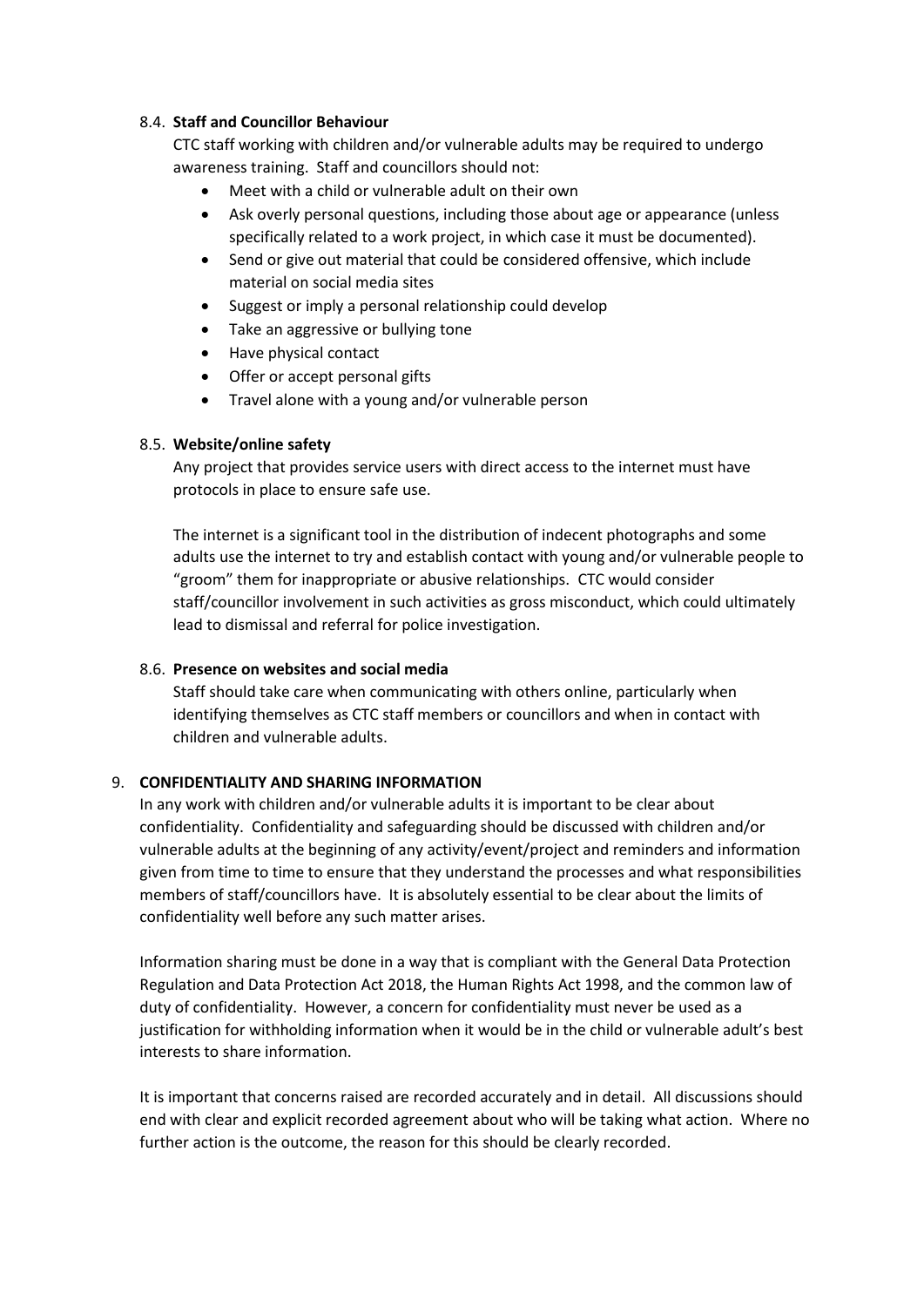Records must be kept in a securely locked place or file to which access is restricted.

A risk assessment should be carried out at least 48hrs before any activity involving a child and/or vulnerable adult takes place.

#### 10. **SAFE RECRUITMENT**

#### 10.1. **Recruiting Staff**

The Protection of Freedoms Act 2012 under the Safeguarding Vulnerable Groups At 2006 sets out that it is an offence for an employer to knowingly employ someone in a regulated position if they are barred from doing so. Where there is regular contact but not "regulated" i.e. supervised, it is still possible to consider an enhanced criminal records check but this will not include a check of the barred list through the DBS.

Some roles within CTC whilst not "regulated positions" may involve working directly with children and/or vulnerable adults. Activities could include (but are not limited to) holding focus groups, conducting interviews with children and/or vulnerable adults. Where this sis the case, the relevant member of staff/councillor will be required to have a DBS check carried out prior to commencing any direct work with children and/or vulnerable adults.

### 10.2. **Allegations against staff/councillors**

Any suspicion, allegation or actual abuse of a child or vulnerable adult by an employee, councillor, volunteer, contractor or unpaid staff must be reported to the DSO immediately.

Concerns about staff/councillors must be treated with the same rigour as other concerns. If there are concerns that abuse has taken place, the DSO will pass the information to the relevant authorities. The DSO will also need to refer to the Disciplinary Policy and Procedures and decide whether the member of staff/councillor should be suspended pending a full investigation.

#### 11. **COMPLYING WITH THIS POLICY**

#### 11.1. **Expectations of employees/councillors**

It is important that staff work to a high standard of professional conduct and act with integrity at all times in order to minimise the risk of abuse from within CTC. It is important to create a work environment where the risk of abuse is minimised and children and vulnerable adults feel comfortable and safe. Where incidents of abuse are raised or suspected it is important that all staff have the necessary information and support and follow the procedures appropriately.

Staff and councillors should make sure they have read CTC's safeguarding procedures in full. They should highlight and discuss any issues requiring clarification and any training issues with their line manager.

All staff should ensure that, when working with children and/or vulnerable adults, all colleagues, volunteers and other staff from other organisations have the appropriate employee checks in place which must include a full carer history, identity checks and references and adherence to DBS where applicable.